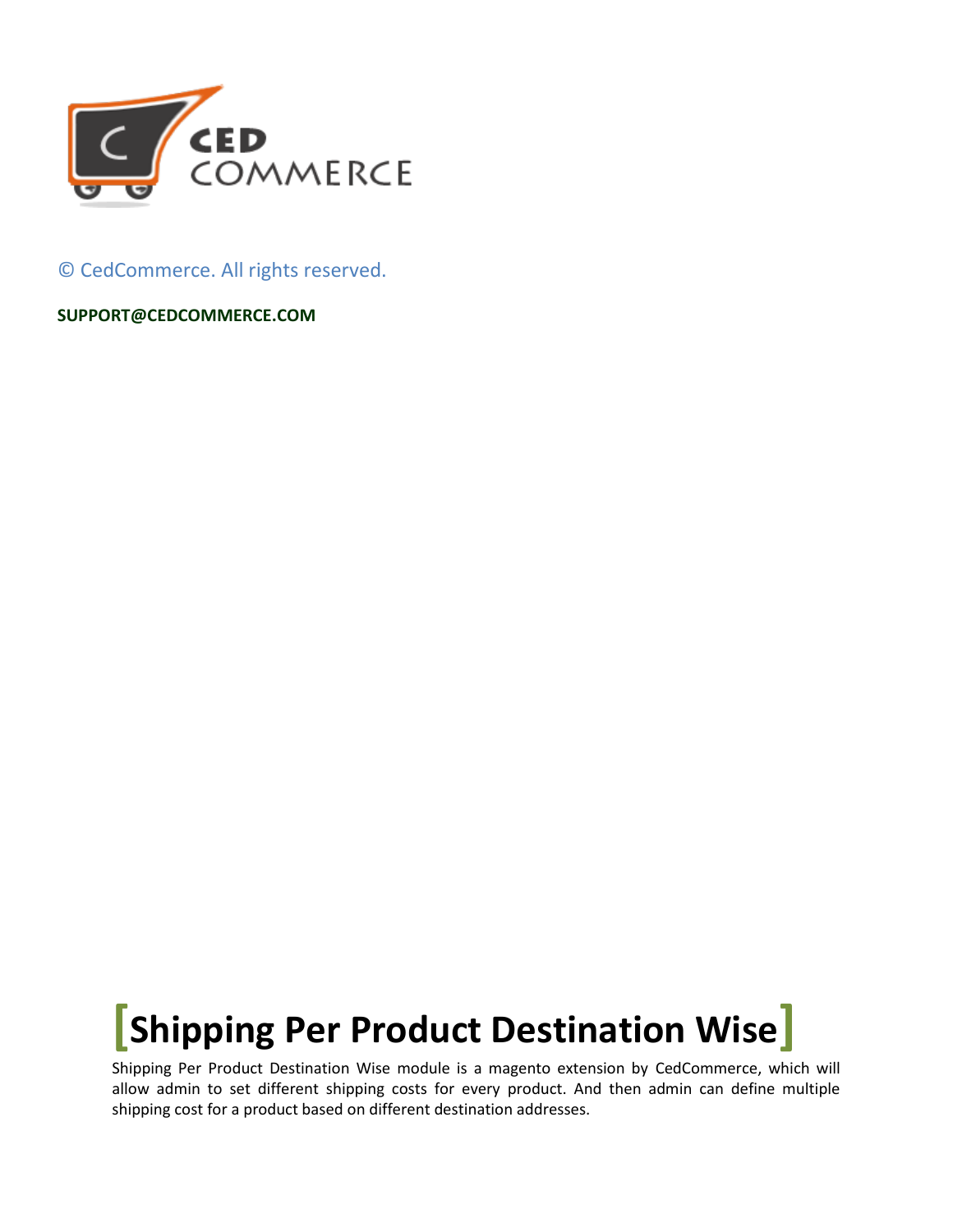

# **Shipping Per Product Destination Wise**

**User Manual** 

*Version* **- 0.0.1**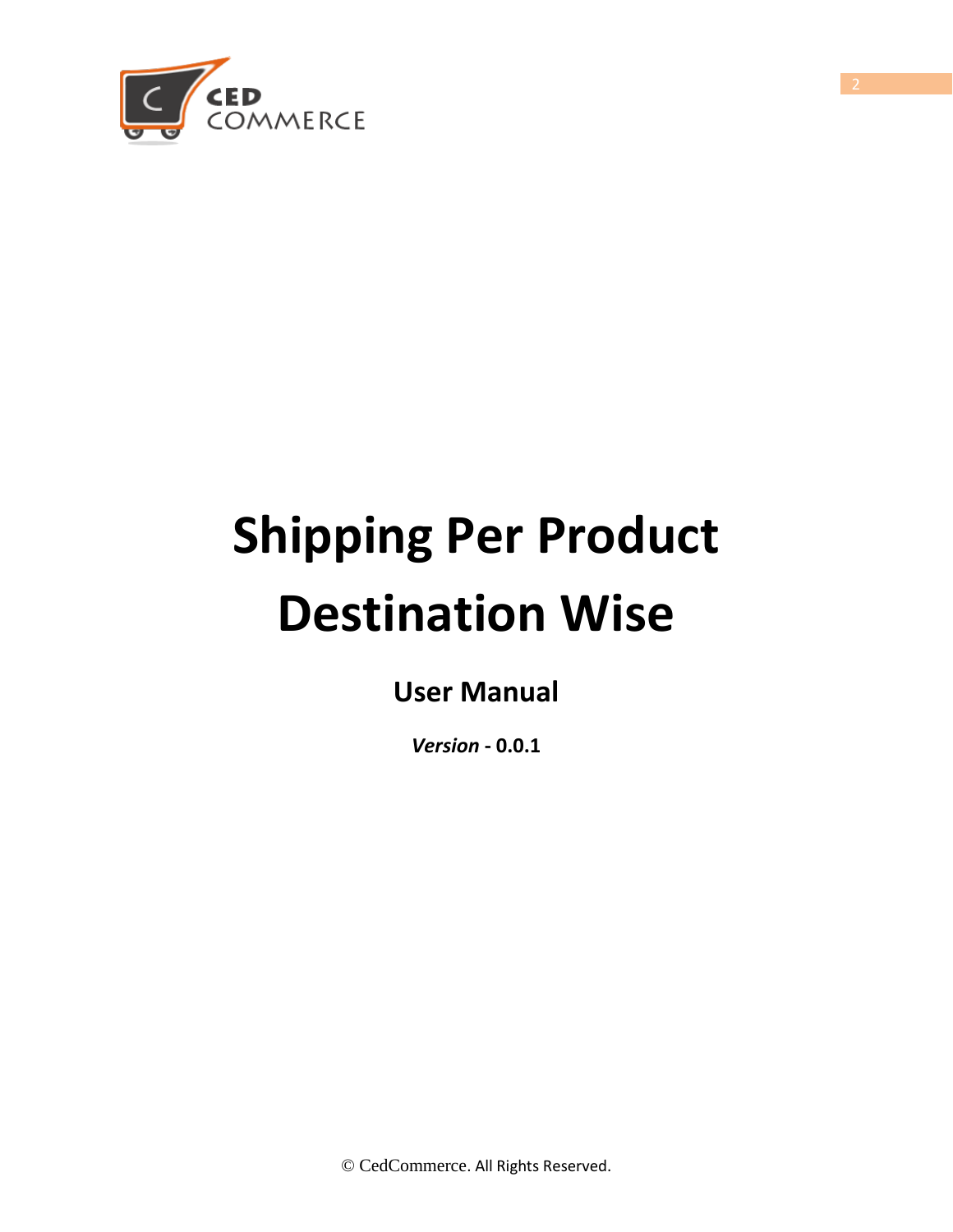

#### **Contents**

| I.   |       |  |
|------|-------|--|
| ΙΙ.  |       |  |
| i.   |       |  |
|      | i.    |  |
|      | ii.   |  |
|      | iii.  |  |
|      | iv.   |  |
|      | v.    |  |
|      | vi.   |  |
|      | vii.  |  |
|      | viii. |  |
|      | ix.   |  |
| ii.  |       |  |
| Ш.   |       |  |
| i.   |       |  |
| ii.  |       |  |
| iii. |       |  |
| iv.  |       |  |
| v.   |       |  |
| vi.  |       |  |
| IV.  |       |  |
| V.   |       |  |
| Vi.  |       |  |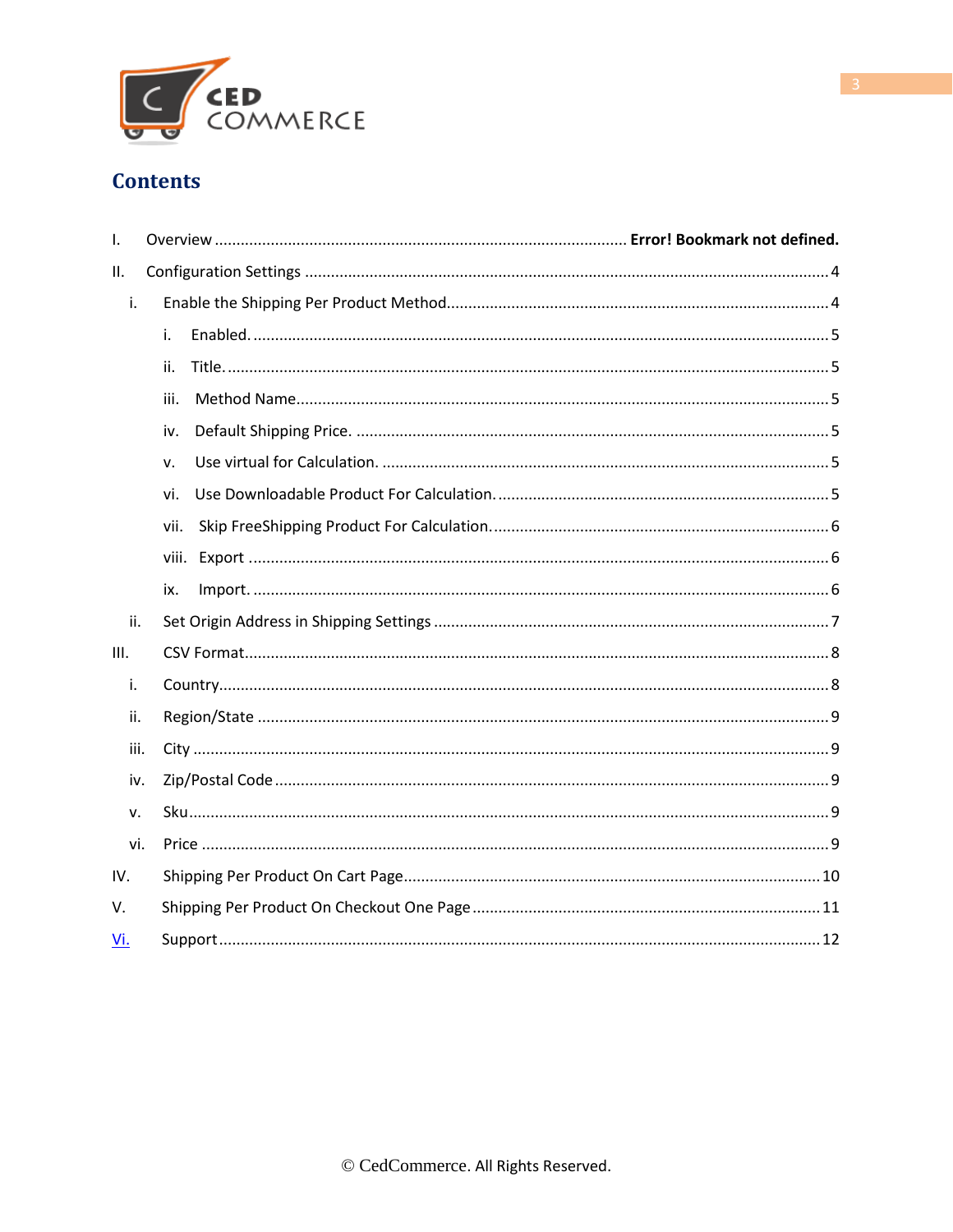

## **Overview**

Shipping Per Product Destination Wise module is a magento extension by CedCommerce, which will allow admin to set different shipping cost for every product. Admin can define the shipping costs of the product in CSV file. And they can export the rates. Admin can define multiple shipping cost for a product based on different destinations. This module will have following key features.

- 1. It will allow admin to set the shipping cost for every product.
- 2. Admin can add product wise shipping rate by CSV file and can export them too.
- 3. For example shipping cost for a product "Earphone" in US will be \$5. But for UK this cost will be \$8.
- 4. So, admin can define these different shipping costs for particular product on the basis of country, state, city, zip code.

Admin can define different shipping cost for different products and different destination addresses.

## <span id="page-3-0"></span>**Configuration Settings**

#### **i. Enable the Shipping Per Product Method**

Admin can enable the **Shipping Per Product** method by going to the **System -> Configuration -> Shipping Method** section. Here you will see the "**Shipping Per Product**" group and set the "Enabled" field to "yes". Now the customer will see the different shipping rates product wise with respect to the different destination-addresses.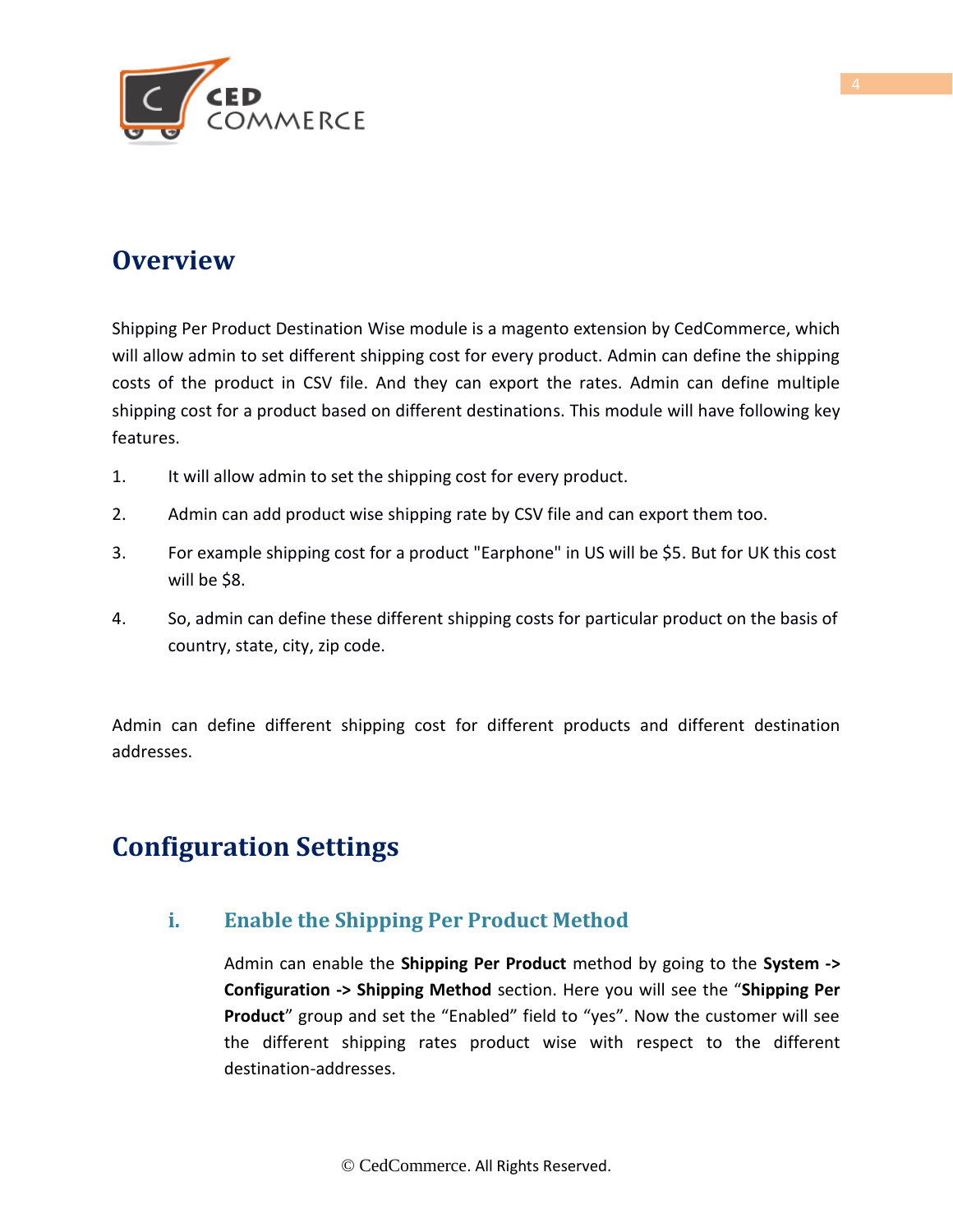

#### **I. Enabled**

From here admin can enable/disable the shipping per product method for his products.

#### **II. Title**

Here admin can set the title for the shipping method which will be displayed at the frontend with the shipping costs.

#### **III. Method Name**

Here admin can set the name for this shipping method which will be displayed at the frontend with the shipping costs.

#### **IV. Default Shipping Price**

Here admin can specify the default shipping price of a product. Whenever price is not defined for the particular destination address or product in a CSV file, then default price specified here will be shipping cost of that product.

#### **V. Use Virtual For Calculation**

Generally there will be no shipping cost for virtual products. But admin can allow shipping cost for virtual products, if this setting is set to '**yes**'.

#### **VI. Use Downloadable Product For Calculation**

If this field is set to **'yes'**, then shipping cost will be calculated for downloadable products also. Otherwise, shipping cost will not be calculated for downloadable products.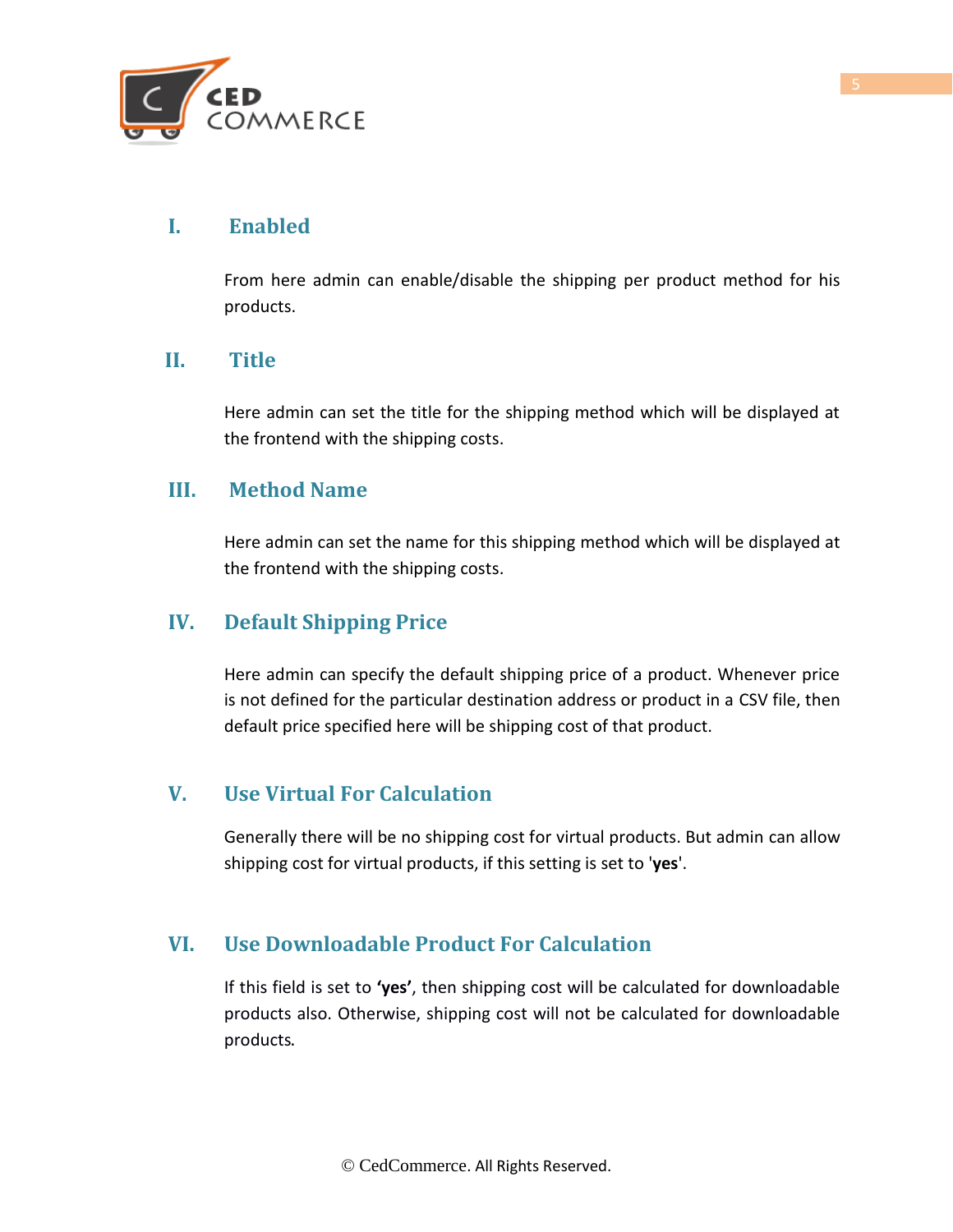

#### **VII. Skip free shipping product for calculation**

If this field is set to **'yes'**, then shipping cost will be calculated for free shipping products. Otherwise, shipping cost will not be calculated for free shipping products.

#### **VIII. Export**

Here admin can export CSV file of shipping rates. CSV file will have fields **Country, Region/State, City, Zip/Postal Code, Sku, Price.** After Exporting CSV file, admin can make changes and can upload that CSV file for the import process. CSV file will be saved with the name "**product\_shipping.csv**".

#### **IX. Import**

Here admin can upload the CSV file for the import process. Admin can upload files with **".csv"** extension and can upload only one file at a time. Admin can have only one file for the importing. So, if admin upload an-other CSV file then it will **override** the previous file. So, shipping rates will be calculated from last uploaded file by admin for his products.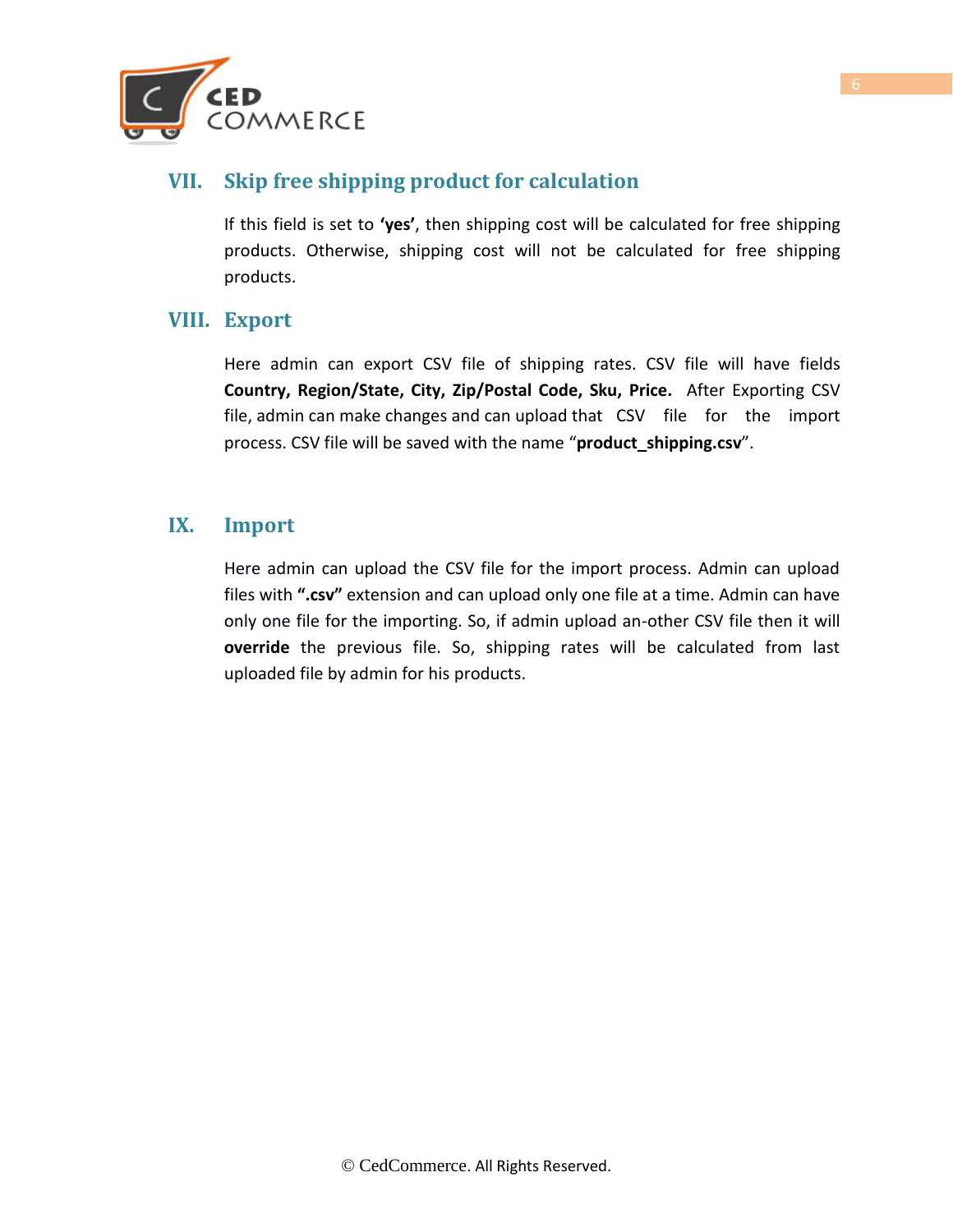

#### **Shipping Per Product**

| . .                                           |                                                                                                           |                                                      |
|-----------------------------------------------|-----------------------------------------------------------------------------------------------------------|------------------------------------------------------|
| Enabled                                       | √<br>Yes                                                                                                  | $\vert \mathbf{X} \vert$<br>Use Default [WEBSITE]    |
| Title                                         | Per Product Shipping                                                                                      | <b>Ed</b> Use Default [STORE VIEW]                   |
| Method name                                   | Per Product Shipping                                                                                      | <b>ET Use Default</b> [STORE VIEW]                   |
| <b>Default Shipping Price</b>                 | 5                                                                                                         | $\overline{\mathbf{z}}$<br>Use Default [STORE VIEW]  |
|                                               | Default shipping price, applicable if product shipping<br>price not defined                               |                                                      |
| Use Virtual For Calculation                   | √<br>N <sub>0</sub><br>A If Set to yes then calculate the shipping for Virtual<br>Product                 | Use Default [STORE VIEW]<br>$\overline{\mathbf{r}}$  |
| Use Downloadable Product For<br>Calculation   | $\mathbf{r}$<br>N <sub>0</sub><br>A If Set to yes then calculate the shipping for<br>Downloadable Product | Use Default [STORE VIEW]<br>$\overline{\mathbf{E}}$  |
| Skip Free shipping Product For<br>Calculation | √<br>N <sub>0</sub><br>A If Set to yes then calculate the shipping for Free<br><b>Shipping Product</b>    | Use Default [STORE VIEW]<br>$\vert \mathbf{x} \vert$ |
| Export                                        | <b>Export CSV</b>                                                                                         | [WEBSITE]                                            |
| Import                                        | No file selected.<br>Browse                                                                               | [WEBSITE]                                            |

#### **ii. Set Origin address in Shipping Setting**

Admin can set the origin address for "**shipping per product destination wise**" method by going to the System -> Configuration -> Shipping Settings section. Here you have to set origin details such as Country, region, zip/postal code, city, street addresses.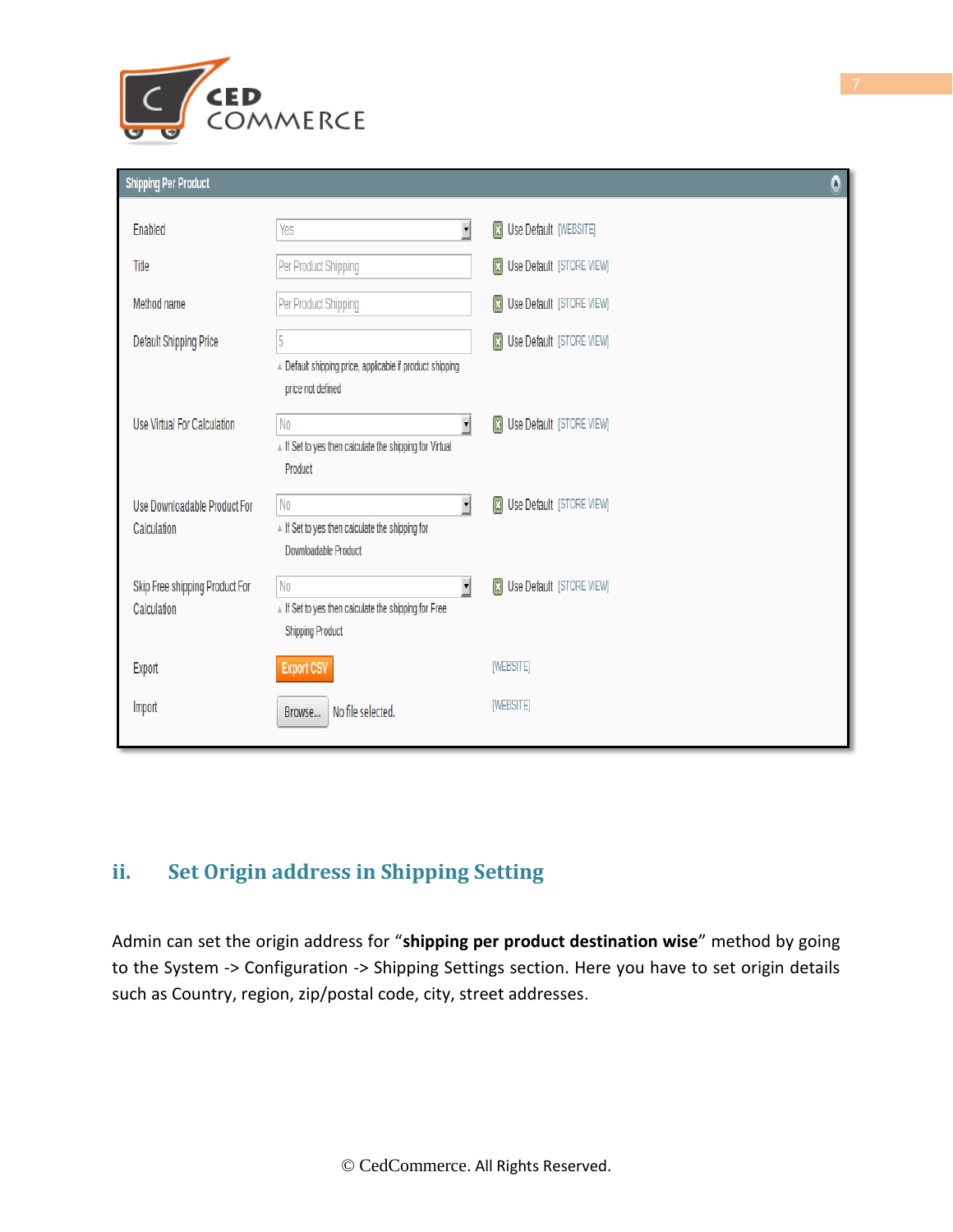

| <b>Shipping Settings</b>     |                      |                           | Save Config |
|------------------------------|----------------------|---------------------------|-------------|
| Origin                       |                      |                           | ٥           |
| Country                      | <b>United States</b> | [WEBSITE]<br>▼            |             |
| <b>Region/State</b>          | Alabama              | [WEBSITE]<br>$\mathbf{r}$ |             |
| <b>ZIP/Postal Code</b>       | 10016                | [WEBSITE]                 |             |
| City                         | NewYork              | [WEBSITE]                 |             |
| <b>Street Address</b>        |                      | [WEBSITE]                 |             |
| <b>Street Address Line 2</b> |                      | [WEBSITE]                 |             |

## **CSV Format**

On exporting the CSV file of shipping rates, vendor will get all the details of destination addresses with the product's sku and price.

Fields in the Per Product Shipping Rates CSV files are **Country, Region/State, City, Zip/Postal code, Sku, Price.** 

All fields and rules related with the fields that should be kept in mind while importing the CSV file are described below:-

#### **i. Country**

In this field, country name should be in **ISO(alpha 2) or ISO(alpha 3)** country code.

The ISO country code are internationally recognized codes that designates for each country and most of the dependent areas a two letter combination or a three letter combination, its like an acronym, that stands for a country.

For example ISO2(two letter) country codes are US ( for United States), FR (for France) and ISO3(three letter) country codes are CAN (for Canada), DNK (for Denmark), AUS (for Australia).

In this fields ISO country codes will be saved . Otherwise, it will give error while importing.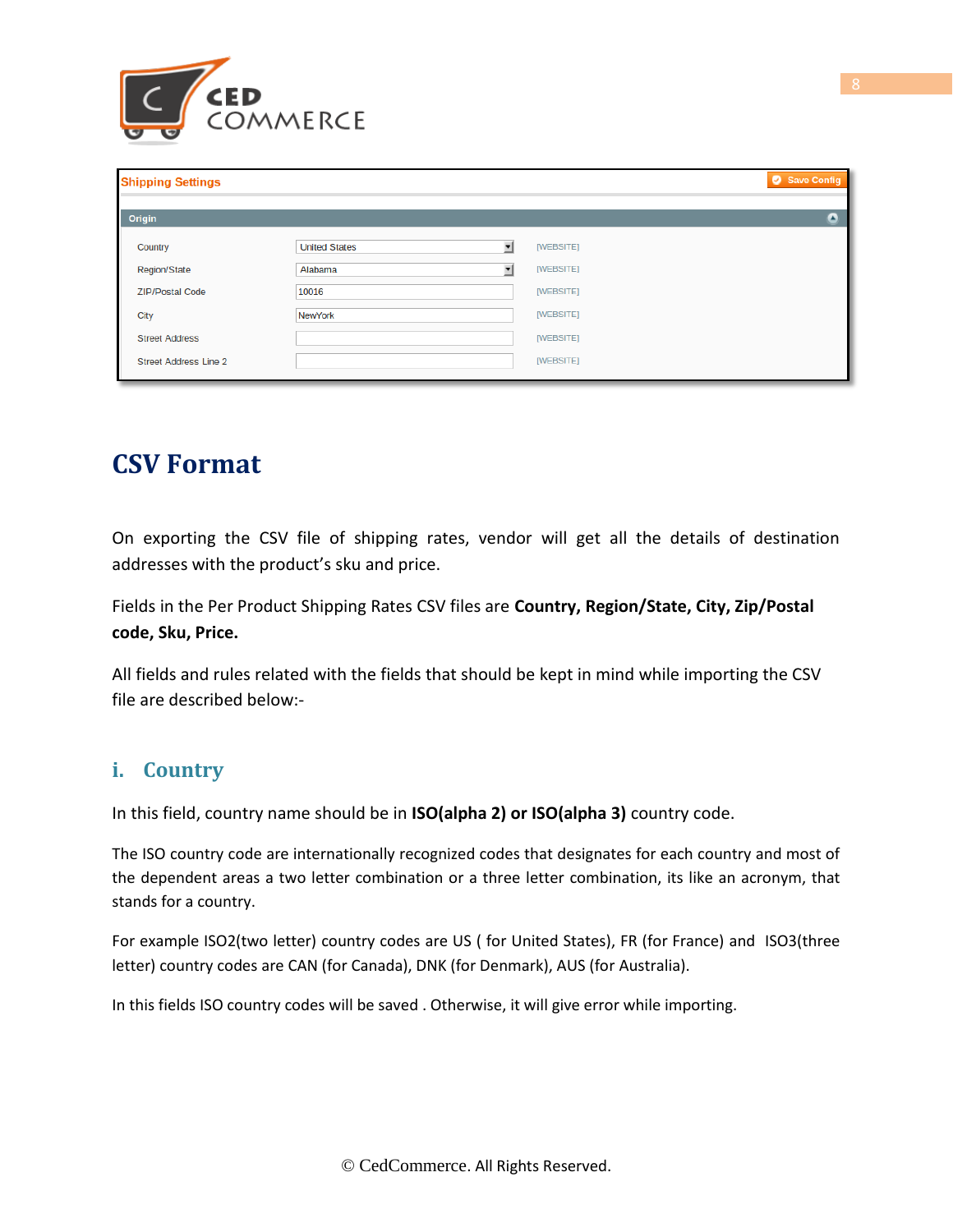

#### **ii. Region/State**

In this field, a valid region/state code should be entered. So, a valid Region/State code should be given. Otherwise, it will give an error while importing.

For example, **newyork** State will give error while saving uploaded file, it should be **NY**.

#### **iii. City**

In this field, any city name can be provided. If no city is provided, then it means **ALL CITY(\*)** of that state and country.

#### **iv. Zip/Postal Code**

In this field, postal code of the state is provided. Destination address of the customer will be matched with the fields of CSV file, shipping rates will be calculated according to the different destination address.

#### **v. Sku**

Now here comes the field on the basis of which shipping rates will be specified product wise. Here vendor will enter the sku of product . Shipping rates can be determined product wise.

#### **vi. Price**

This is the field where shipping price of different destination addresses and different product's sku is specified. Price provided here will be shown at the cart and checkout page as a shipping cost of particular destination address and particular product.

|         | Country   | <b>Region/State</b> |         | City Zip/Postal Code Sku |   | Price |  |
|---------|-----------|---------------------|---------|--------------------------|---|-------|--|
|         | <b>US</b> | AL                  | $\star$ | 10016                    |   | 25    |  |
|         | <b>US</b> | AL                  | ŵ       | 10016                    | 2 | 20    |  |
| 4       | ΙUS       | АK                  | ŵ       | 10011                    |   | 11    |  |
|         | US        | АK                  | ₩       | 10011                    | 2 | 10    |  |
| 6       |           |                     |         |                          |   |       |  |
|         |           |                     |         |                          |   |       |  |
| 8       |           |                     |         |                          |   |       |  |
| $\circ$ |           |                     |         |                          |   |       |  |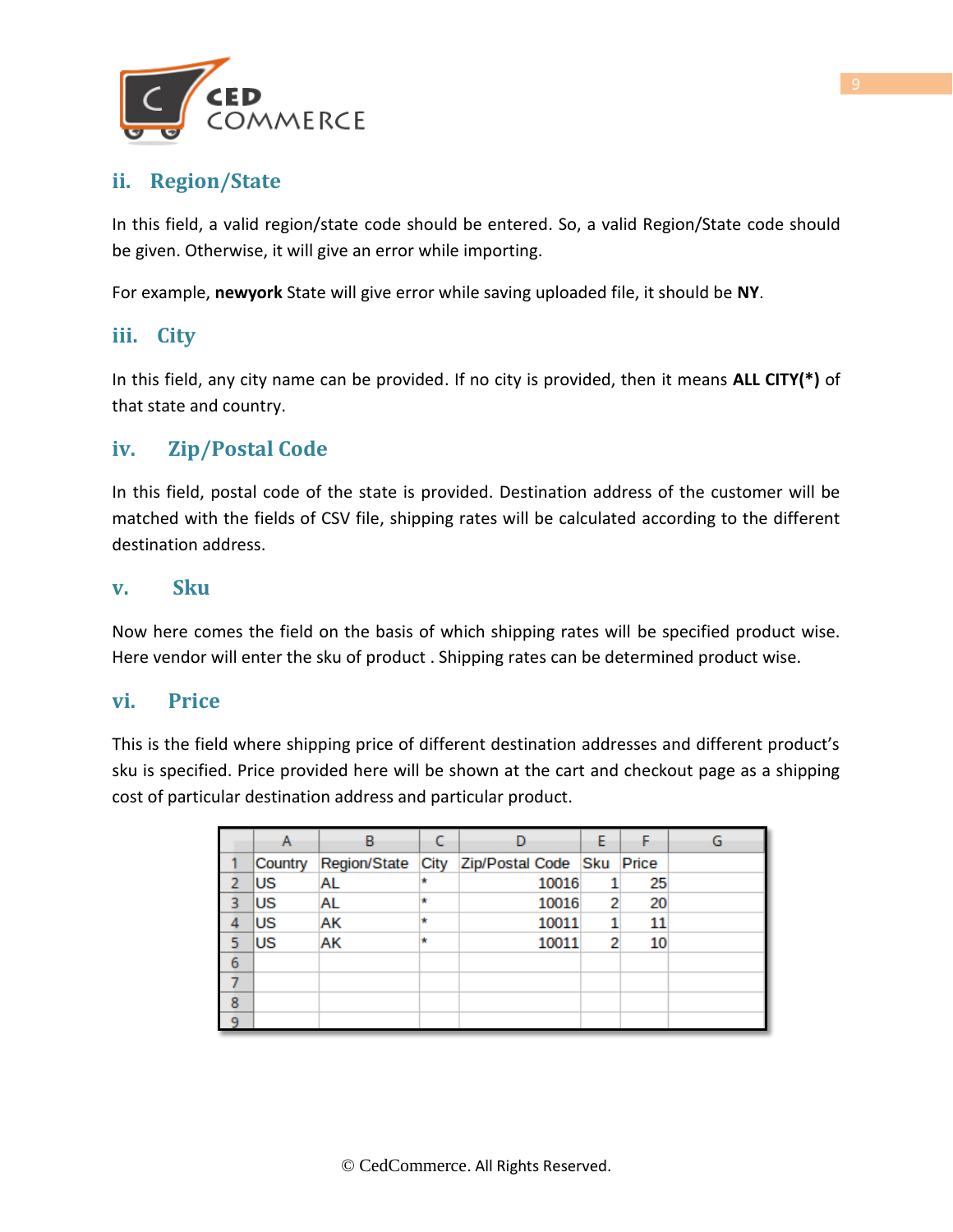

## **Shipping Per Product on Cart Page**

Customer will see shipping cost per product on the cart page. In the attached snapshot you can see that there are two products in the cart . Here you will see admin has enabled the **"Ship Per Product"** shipping methods. So the customer will see product wise shipping costs for the products in cart .

According to the **destination address** specified by customers**,** shipping rates will be calculated product wise, which will vary with different destination addresses. Shipping cost for different destination addresses and different products will be specified in the **latest CSV file** uploaded by admin.

As we can see in the previous snapshot of csv files, that for (US,\*,AL,10116) combination of destination address, for product **test1** (sku=1) Shipping cost is 25 and for product **test**(sku=2) shipping cost is 20. So, Total shipping cost per product destination wise will be 45(=20+25).

| <b>Shopping Cart</b>                                   |                     |  |                             | <b>Proceed to Checkout</b> |                   |     |                 |    |
|--------------------------------------------------------|---------------------|--|-----------------------------|----------------------------|-------------------|-----|-----------------|----|
|                                                        | <b>Product Name</b> |  |                             |                            | <b>Unit Price</b> | Qty | <b>Subtotal</b> |    |
|                                                        | test1               |  |                             | Edit                       | \$45.00           | 1   | \$45.00         | 6  |
|                                                        | test                |  |                             | Edit                       | \$11.00           | 1   | \$11.00         | 61 |
| <b>Continue Shopping</b><br><b>Clear Shopping Cart</b> |                     |  | <b>Update Shopping Cart</b> |                            |                   |     |                 |    |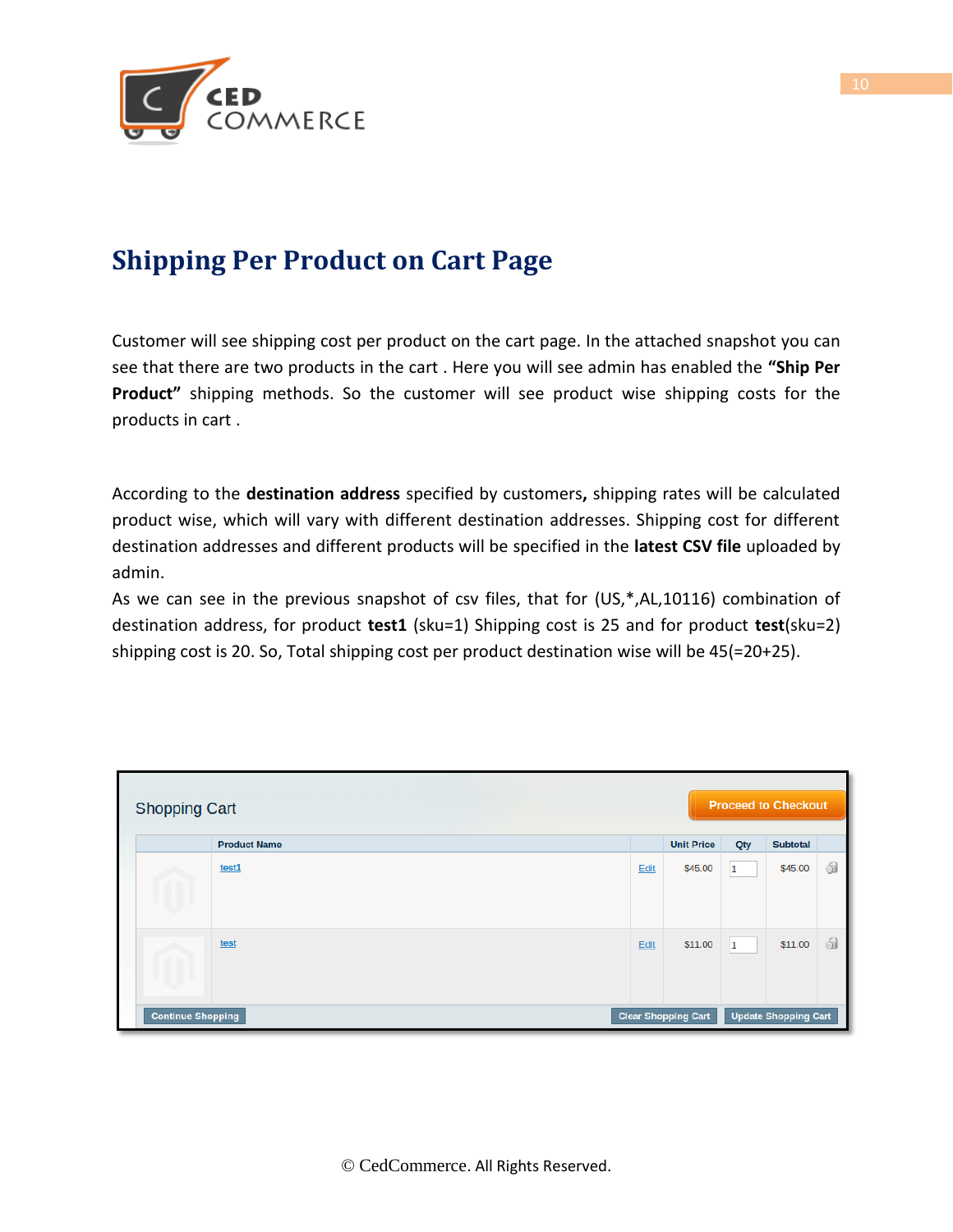

| <b>EDI ESTIMATE SHIPPING AND TAX</b>               |
|----------------------------------------------------|
| Enter your destination to get a shipping estimate. |
| Country*                                           |
| <b>United States</b>                               |
| <b>State/Province</b>                              |
| Alabama                                            |
| <b>Zip/Postal Code</b>                             |
| 10016                                              |
| <b>Get a Quote</b>                                 |
| <b>Per Product Shipping</b>                        |
| Per Product Shipping \$45.00                       |
| <b>Update Total</b>                                |

## <span id="page-10-0"></span>**Shipping Per Product on Checkout Onepage**

When customer will proceed checkout and Shipping Per Product method is enabled from admin then customer will see shipping rates on checkout page product wise. Title =Per Product Shipping Method name=Per Product Shipping Total of **"ship per product"** shipping cost 45(=20+25).